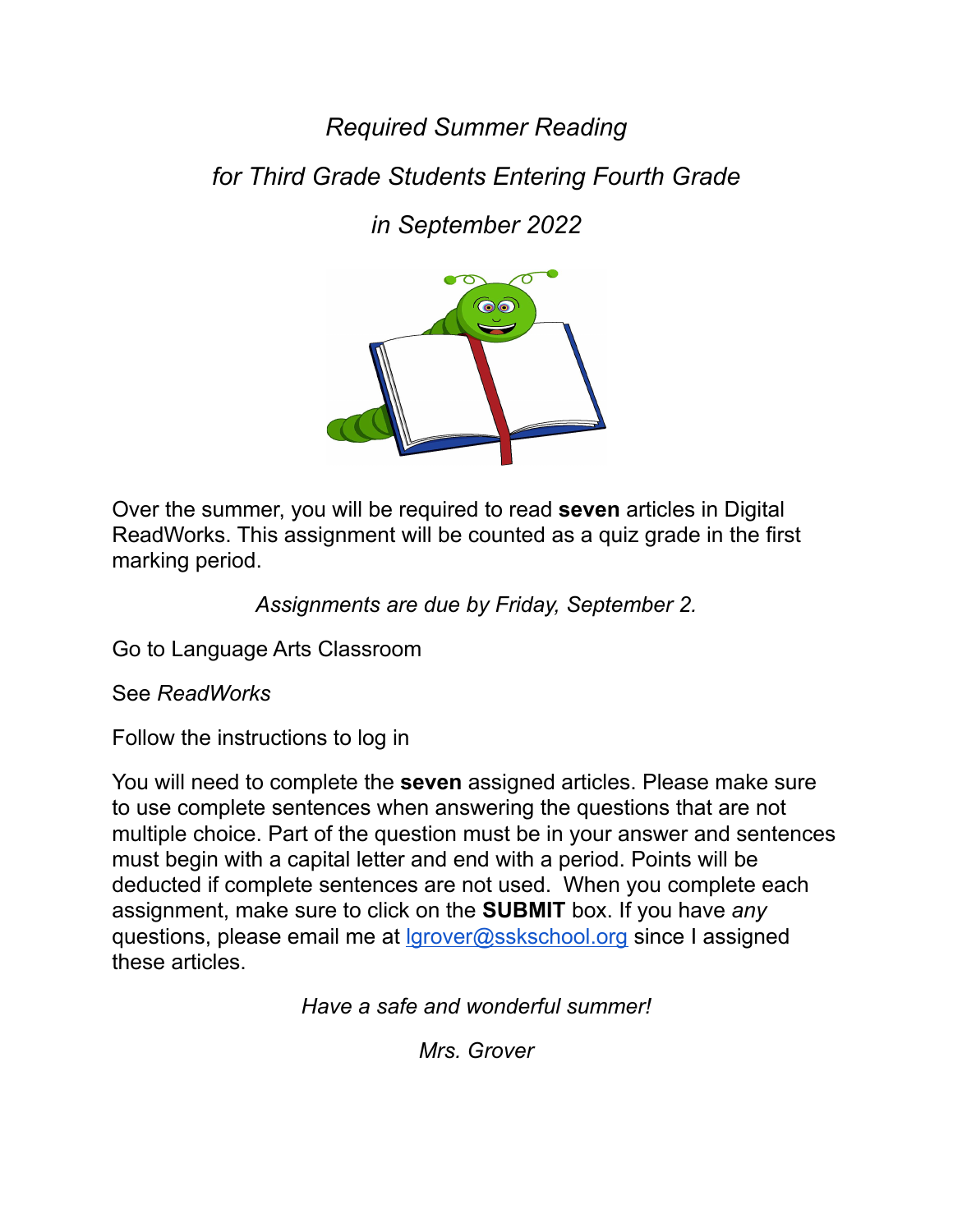## **IXL Skills Assignment Summer Language Arts Review for Grade 3 Students Entering Grade 4 in September 2022 Due Friday, September 2, 2022**

- The 7 listed skills need to be completed with at least a 90% smart score.
- This assignment will be counted in the first marking period as a quiz grade.
- If you have completed an assigned skill already at 100% or near 100% **you will need to complete this skill** *again* **over the summer.**
- If a letter/number of a skill changes over the summer in IXL, go by the name of the skill.
- If you have *any* questions, please do not hesitate to email me at [lgrover@sskschool.org](mailto:lgrover@sskschool.org).
- Please do not email Mrs. Vitale, since I am the teacher who assigned this. Thank you!

## **Name:**\_\_\_\_\_\_\_\_\_\_\_\_\_\_\_\_\_\_\_\_\_\_\_\_\_\_\_\_\_\_\_\_\_\_\_\_

| <b>IXL Skill</b>                                                                 | <b>Smart</b><br><b>Score</b> | <b>Notes</b> |
|----------------------------------------------------------------------------------|------------------------------|--------------|
| F. Main Idea 2. Determine the main idea of a passage                             |                              |              |
| M. Inference 3. Draw inferences from a text                                      |                              |              |
| V. Organizing Writing 1. Put the sentences in order                              |                              |              |
| W. Topic Sentences 2. Choose topic sentences for narrative paragraphs            |                              |              |
| Z. Opinion Writing 1. Distinguish facts from opinions                            |                              |              |
| MM. Context Clues 1. Determine the meaning of words using synonyms<br>in context |                              |              |
| AAA. Capitalization 5. Capitalization: review                                    |                              |              |
|                                                                                  |                              |              |
|                                                                                  |                              |              |
|                                                                                  |                              |              |
|                                                                                  |                              |              |
|                                                                                  |                              |              |
|                                                                                  |                              |              |
|                                                                                  |                              |              |